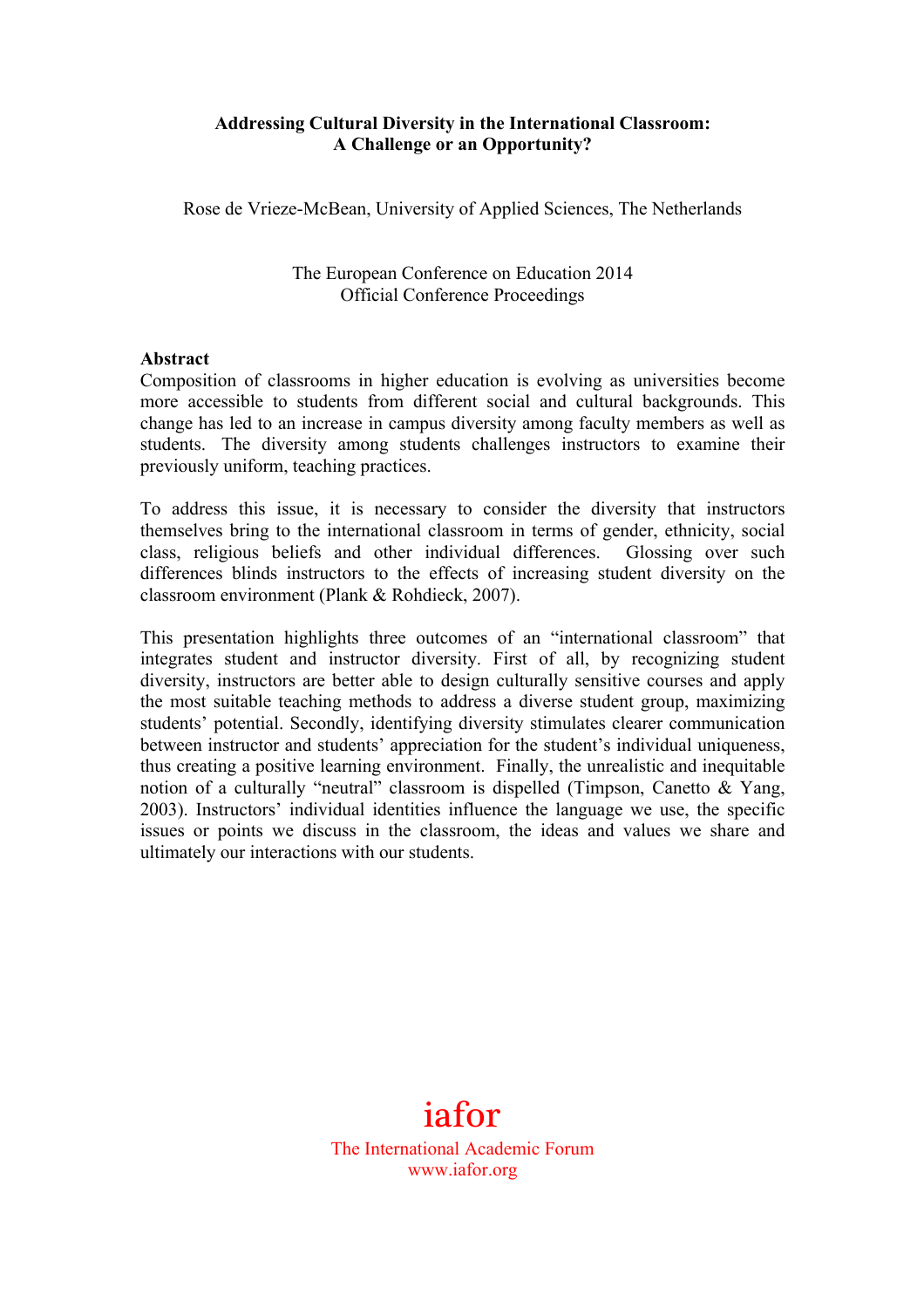#### **1. Introduction:**

The notion of culture embodies a vast and complex school of definitions. Culture can be defined as the shared patterns of behaviors and interactions, cognitive constructs, and affective understandings that are learned through a process of socialization. These shared patterns identify the members of a culture group while also distinguishing those of another group. According to Banks & McGee (1989),

"…. Culture is the values, symbols, interpretations, and perspectives that distinguish one people from another in modernized societies; it is not material objects and other tangible aspects of human societies".

Additionally, the broad definition of the international classroom entails a learning environment in which students from an international background convene to collaborate and share experience and knowledge and at the same time develop skills, which eventually prepare them for the global community of which they will later be a part. In our institute, the international classroom provides for students from a variety of ethnic, cultural and social background, who co-exist in an international environment in an effort to develop global and intercultural competencies, which are pertinent in a global society. Preparing students with intercultural skills is crucial to the current multicultural arena in which we operate. It is therefore necessary for students to develop cross-cultural skills and understanding of critical issues regarding the operation and management of multinational and transnational organisations.

I will address the issue of cultural diversity between instructors and students within the international classroom. The influence of an instructor's character and behaviour on the ultimate performance of a student is not to be underestimated. Furthermore, there are other circumstances that contribute to a student's academic performance. These include personal characteristics, family background and societal experiences. However, research suggests that, among school-related factors, teachers matter most. Other research states that, compared with teachers, individual and family characteristics may have four to eight times the impact on students' achievement. Although policy discussions focus on teachers because it is arguably easier for public policy to improve teaching than to change students' personal characteristics or family circumstances, effective teaching has the potential of boosting students' ability to perform.

#### "*I prefer the teachers who know and take their responsibilities well. And treat students equally"1 .*

Similarly, one of the more recent trends in higher education is to develop global citizens for global employability and global responsibility (Fielden, 2007) (Corbin, 1998) and therefore such trends are expressed in the internal strategies set out by many institutes of higher education. Accordingly, these institutions are increasingly placing high premiums on intercultural learning, an appreciation for cultural diversity, the development of cross-cultural communication skills and the fostering of a global perspective across all subject areas. In addressing cultural diversity in the

 $\overline{a}$ 

 $<sup>1</sup>$  Interviewee: Chinese student (1)</sup>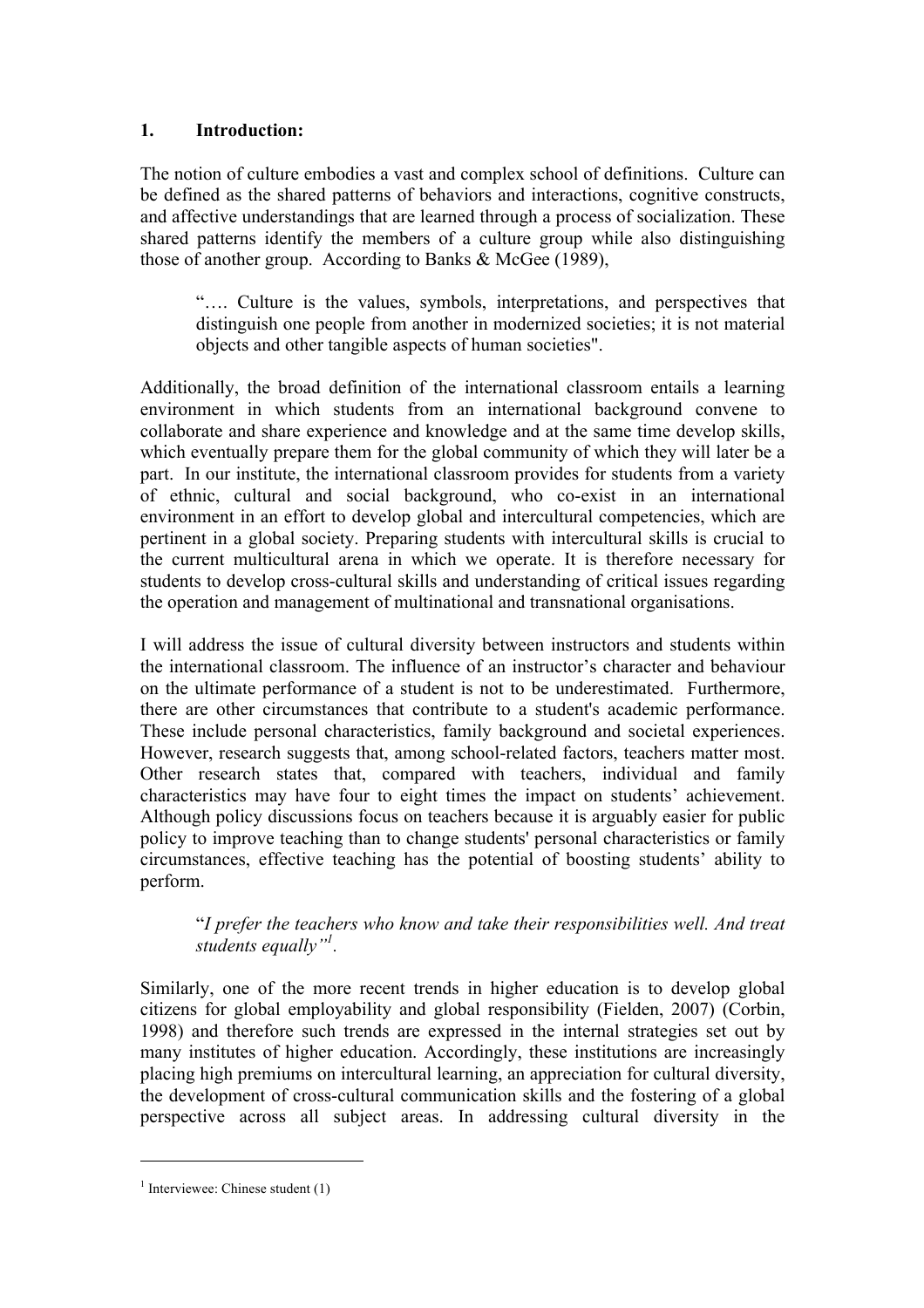international classroom, the following areas will be explored: First of all, the idea of the international classroom and its intricacies will be discussed. Secondly, I will examine the influence of international faculties and their effect on the international classroom. The third discussion ensues with an outline of three outcomes of the international classroom. These are:

- 1. How to recognise student diversity and allow instructors to be better able to design culturally sensitive courses and apply the most appropriate teaching methods when addressing a diverse student group in order to maximise the full potentials of students.
- 2. How to increase vivid communication channels between instructor and students, and students among themselves by identifying cultural diversity, thus stimulating appreciation of others' uniqueness, and ultimately creating a positive learning environment.
- 3. How to contend with the misconception that a culturally "neutral" international classroom is viable.

Finally, instructors' individual identities influence the language used, the specific issues or points discussed, the various notions and values shared and ultimately our interactions with our students in the international classroom.

The general purpose of this paper was to examine the issues relating to cultural diversity. As an opportunity, addressing cultural diversity:

- Enriches the educational experience appreciating beliefs, experiences and perspectives that are dissimilar to our own, in a richly diverse intellectual and social environment.
- Builds strong teams, communities and consequently, the workplace. Education within a diverse setting prepares students to become global citizens in the current complex, pluralistic society. Additionally, it fosters mutual respect and understanding, and helps to construct communities whose members are evaluated by the quality of their character and contributions.
- Encourages personal growth and an enriched society, and questions stereotyped misunderstandings.
- Stimulates critical thinking, and assists students in learning to communicate effectively with people from a variety of backgrounds.

However, there are several disadvantages to the culturally diverse classroom. First of all, instructors' lack of experience in working in this relatively 'emerging' environment. According to Hooks, (1994 p. 37) "it's hard to put yourself in someone else's shoes and think about how his or her experiences may have been very different from yours". In other words it is extremely difficult to be culturally competent in the international classroom, when you do not share the same culture as your students. Secondly, the teaching methods applied in the traditional classroom might not be suitable for the culturally diverse classroom. Jenkins and Bainer (1990) reflect this at the presentation at the Lilly Conference (1990) on 'Chicago Teaching'. The disadvantage of this is that teachers must always be aware of their teaching methods and engage in a reflective process to be sure they are not treating one group of students differently from the other. Ineffective teaching methods are not conducive of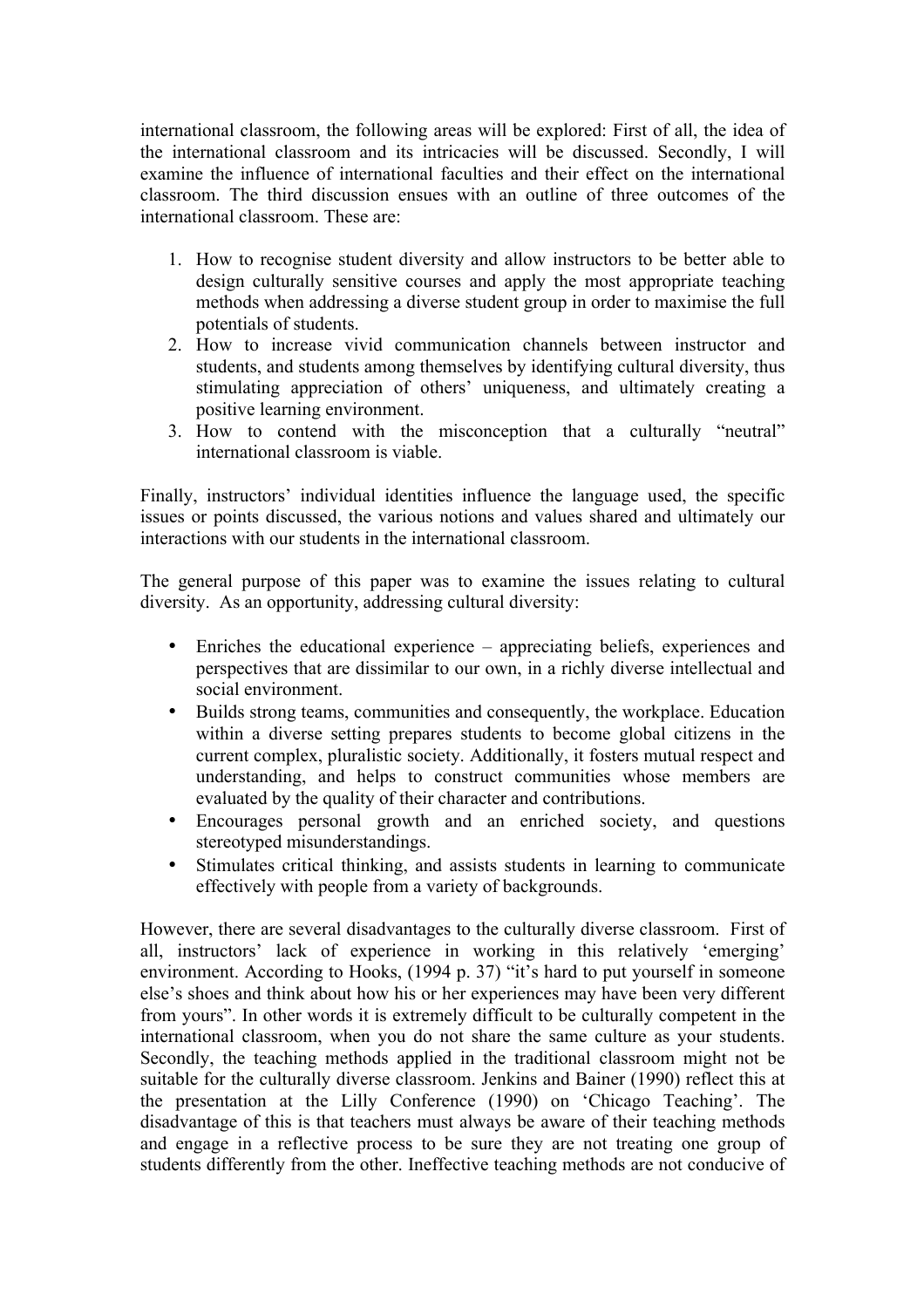productive learning. Differentiation is also a common cause of concern in the culturally diverse classroom (Jenkins and Bainer, 1990). Different ethnic groups of students generally have different educational and cultural backgrounds and so instructors in the culturally diverse classroom need to devise different assignments that will be appropriate for all students. Finally, in a classroom representing a wide variety of cultures, misunderstandings are bound to eventuate. Misinterpretation of gestures, intonation, silence, social situations, body language and so on, will occur (Jenkins and Bainer, 1990).

## **2. Literature review:**

According to Loomis and Sharpe (1990, p.1),

"Diversity is a celebration of differences and an appreciation of the bonds that unite people. Experiencing diversity is a common component of a quality educational experience; to achieve excellence it is also imperative to achieve diversity".

Banks (1989) contends that educational institutes should be used to address societal inequalities grounded in ethnicity, social class and history. Campbell (1999) built on earlier ideas of Dewey (e.g., 1996) in particular to argue for the fundamental importance of multicultural education and its emphasis on particular ideas and skills (acceptance, tolerance, critical thinking, and cooperation) for what is necessary for citizenship in a healthy democracy. Nabhan, (1997) claims that there is comparable evidence that solidifies the definition of diversity; one that includes all life (biological) forms and processes, which is the foundation of what we generally refer to as our biological diversity. According to Nabhan, (1997) there is a relationship between life form on the planet and our appreciation for human diversity:

"[Wherever] empires have spread to suppress other cultures' language and tenure traditions. The loss of biodiversity has been dramatic" (37).

Nabhan quotes Latin American ethnobiologist Bob Bye, who warns that "[biological] diversity depends on human diversity" (38).

According to Hall (1988), culture is central to understanding struggles over meaning, identity, and power. He is convinced that there is a relationship between culture and politics, as well as power and subjectivity. Additionally, Hall's work provides a vital theoretical framework for establishing pedagogy as one of the pillars of politics and practice of cultural production. He contends that in order to comprehend pedagogy as a mode of cultural criticism, one needs to question the conditions under which knowledge and identifications are produced, and subject positions are accepted or denied (Hall, 1988). For theorists such as Hall, among others, culture is a strategic pedagogical and political terrain whose force as a 'crucial site and weapon of power in the modern world' can, in part, be understood in its contextual specificity (Gilroy, 2000 p. 135). Hall's attention to the relationship between culture and politics provides a valuable theoretical service to educators by contributing to a notion of public pedagogy that makes the pedagogy a defining principle of cultural politics (Gilroy, 2000).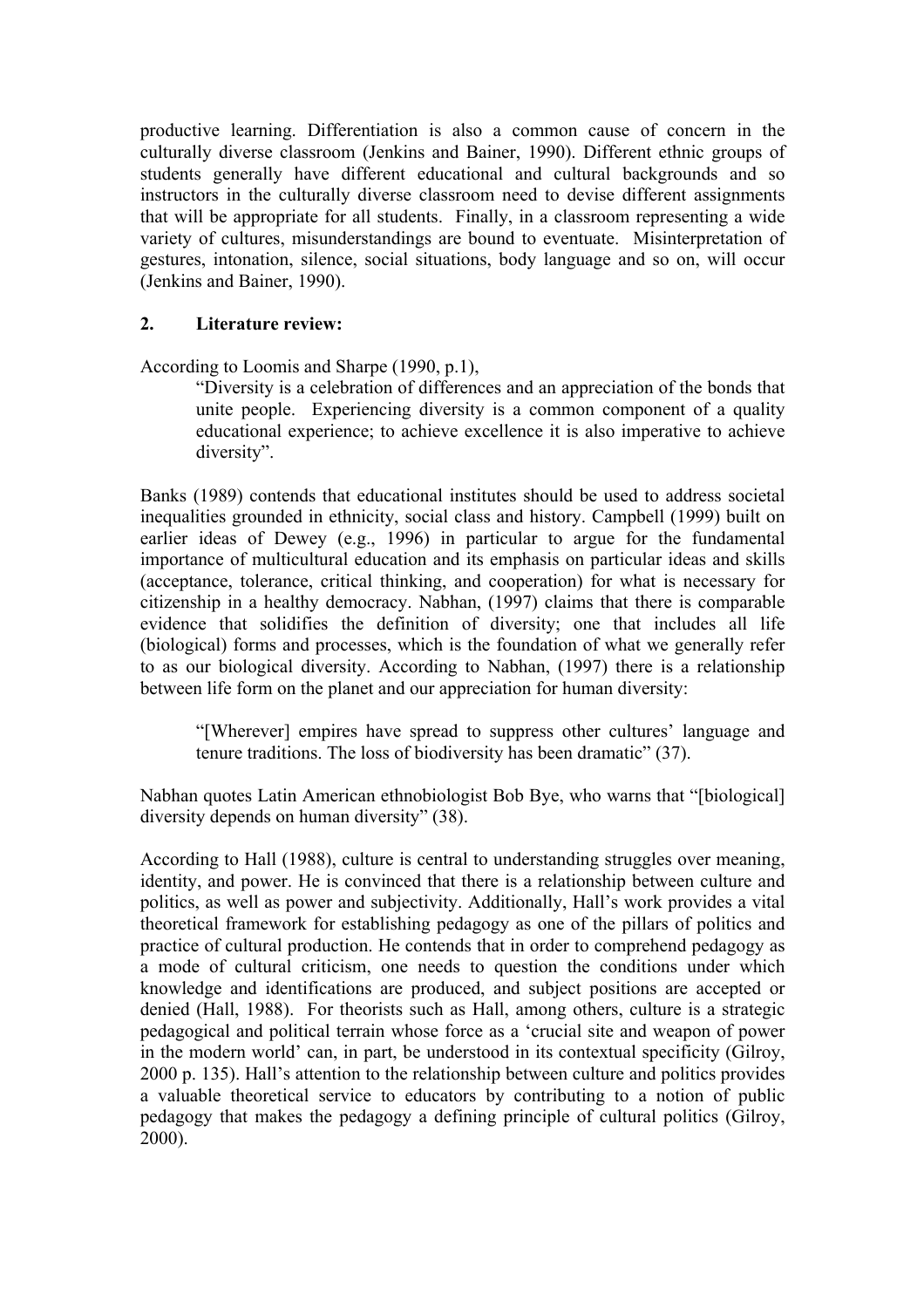According to Hooks (1994),

"When we, as educators allow our pedagogy to be redically changed by our recognition of a multicultural world…. We can teach in ways that transform consciousness, creating a climate of free expression that is the essence of a truly liberating liberal arts education". (p.44)

Campbell, (1999) argues for the use of democratic practices in the classroom. These practices entail setting rules and regulations, empowering students, raising issues and resolving eventual conflicts. Although these rules can be applied to any classroom, they are particularly essential in the international classroom with its multicultural compositon of students especially with regard to complex and sensitive issues. These issues generally require substantial cross-cultural understanding and competence to navigate around. While Hooks (1994) declares that there is more anxiety in diverse classroom settings where critical pedagogy is applied, there is also more prospects for community building and freedom to "talk – and talk back" (p. 42). An example of democratising a classroom is, for example, soliciting feedback from students (Timpson and Bendel-Simso, 1996).

Orientation courses can help students develop both knowledge and skills necessary to learn from diversity content and from others who are themselves different (Timpson, 2001). One way to learn about cultural diversity is to experience it on campus. Instructors are a valuable resource by the instructional approach adopted. This approach should be student-centred, interactive and constructivist. In other words, students are guided through inductive methods in order to express meaning. Subsequently, the diversity of the student population should become a rich source, one that serves to enhance the entire campus community.

Developing prosocial skills is another way of helping students in the international classroom and teachers are of indespensable value in this cause. Johnson & Johnson, (1994) describe one of the most powerful paradigms for breaking down interpersonal prejudices and promoting appreciation of differences. They discuss some of the prosocial skills: communication – listening to empathy and consensus - and group dynamics, that students need to work successfully in groups. These skills have become increasingly important as global collaboration and interdependence proliferate (Timpson, 2001).

Another resourceful scaffolding methodology for stimulating student development about sensitive issues in the international classroom is clarifying values. This is different in every culture. Teachers can assist in this process by helping students to clarify what they believe, posit the choices available to them, manage peer pressure to conform, identify their own values publicly and eventually act on them confidently and consistently (Simon et al. 1972 ; Wolfgang 1999). Being able to clarify value can assist students in making sense of what happens both inside and outside the international classroom. For example, if students hear someone making a cruel ethnic joke, they can weigh their options and understand the opportunity they have to associate their core values with a public denunciation of such insensitivity (Simon et al. 1972 ; Wolfgang 1999).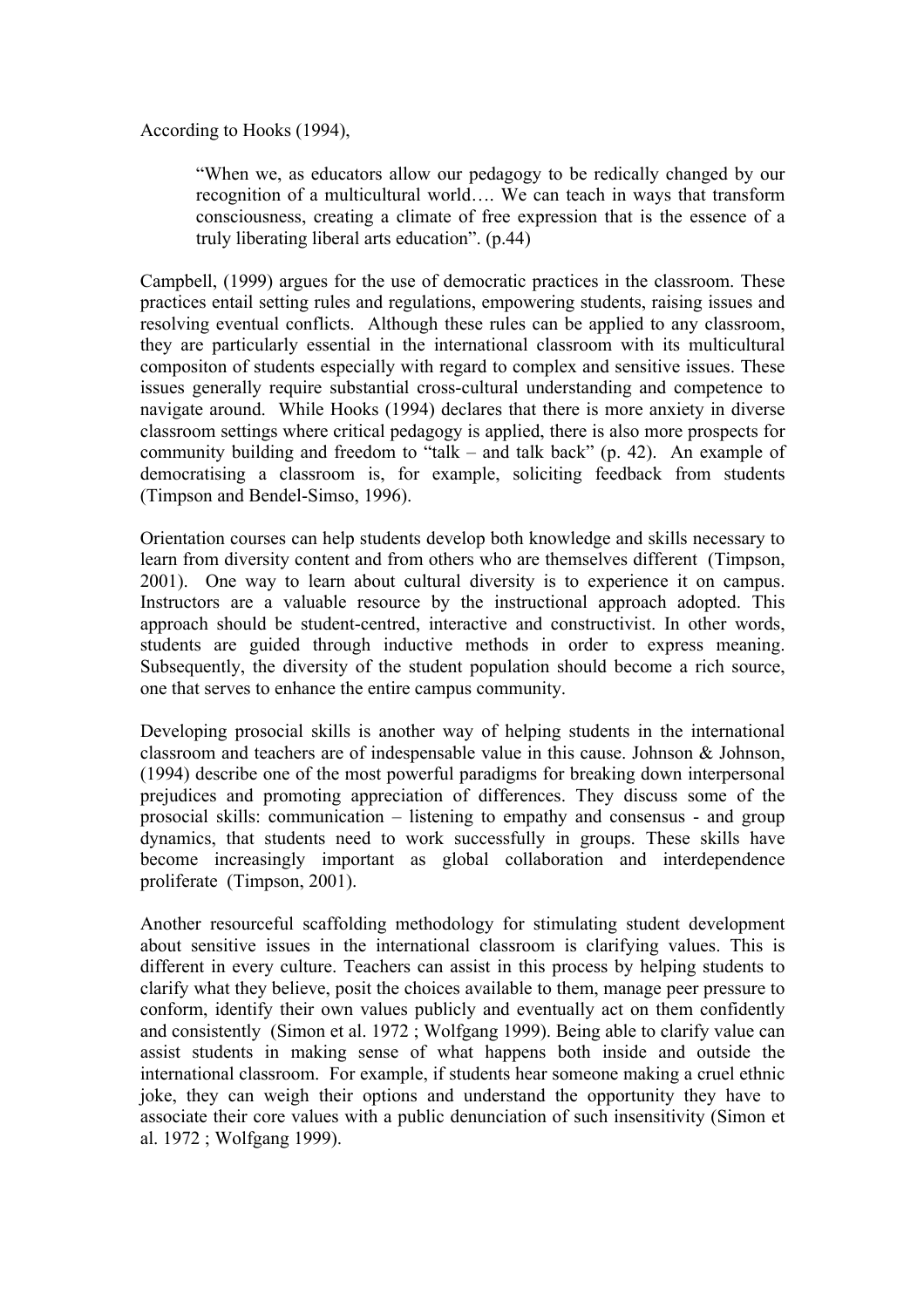Teachers' emotional competence is discussed by Gardener (1983, 1999) and Goleman (1994). They both make compelling cases for including more attention to the emotional component of learning, especially in the event of fear and resistance toward cultural diversity and about others who think differently. Although students have acquired the same knowledge and ability in order to enter university, they will need assistance from teachers to navigate through the demands of learning. Diversity in itself presents unique and emotive challenges that require highly responsive sophistication to administer. Hooks (1994) argues that there is a need to adopt democratic teaching practices attuned with multiculturalism. Likewise, a similar approach is necessary when dealing with the fears and challenges that teachers and students face in the multicultural classroom. In such a democratic setting, Hooks states that it is the goal of transformative pedagogy to give students and faculty a sense of responsibility to contribute to learning (p.39). By facilitating students in cultivating greater emotional responsibility, to listen and adhere to their own beliefs, we are helping them in their general individual growth (Gardner, 1983, 1999) and Goleman (1994).

## **3. Methods:**

## **3.1. Participants:**

Students from our international programmes were asked to fill out a questionnaire (*see appendix 1*) consisting of 17 questions pertaining to the effects of cultural diversity in the international classroom. A choice was made for this group because it is assumed that this group would be best able to provide the required information. The questionnaire was filled out by 89 students (*see details in appendix 1*) from the Netherlands (55), Germany (16), Latvia (3), Bulgaria (3), Curacao (2) and Spain, Finland, China, Brazil, Slovenia, Switzerland, Rwanda, and Belgium all had 1 student each.

In addition, structured interviews were conducted only among international students (*see Appendix V*), by a Chinese student. I wanted to have these interviews done only among foreign students as I was merely interested in hearing from these students. This also provided vital information regarding behaviour – student to student. In some cultures, peer responses appeared to be more spontaneous and honest.

Interviews were also conducted among lecturers from in the international classroom. By using a list of 11 questions (*see appendix II)* we were able to conduct semistructured interviews which provided us with some useful insights into our study. Additionally, some class observations were carried out during the second semester of the 2014 academic year. The reason for choosing this group was because they seemed best able to supply the information required.

After data collection, I decided to code the data using the Grounded Theory approach. This approach contained a set of research procedures which led to the emergence of theoretical categories. These categories were corelated as a theoretical explanation of the actions that determined the main concern of the participants in this area (Glacer and Strauss, 2009). I focused on three types of coding systems, namely: Open coding, Axial coding and Selective coding, whereby the axial and selective codes were based on the open codes (Charmaz, 2014). Thus the qualitative analysis which drew on information from the raw data collected as part of this investigation, provided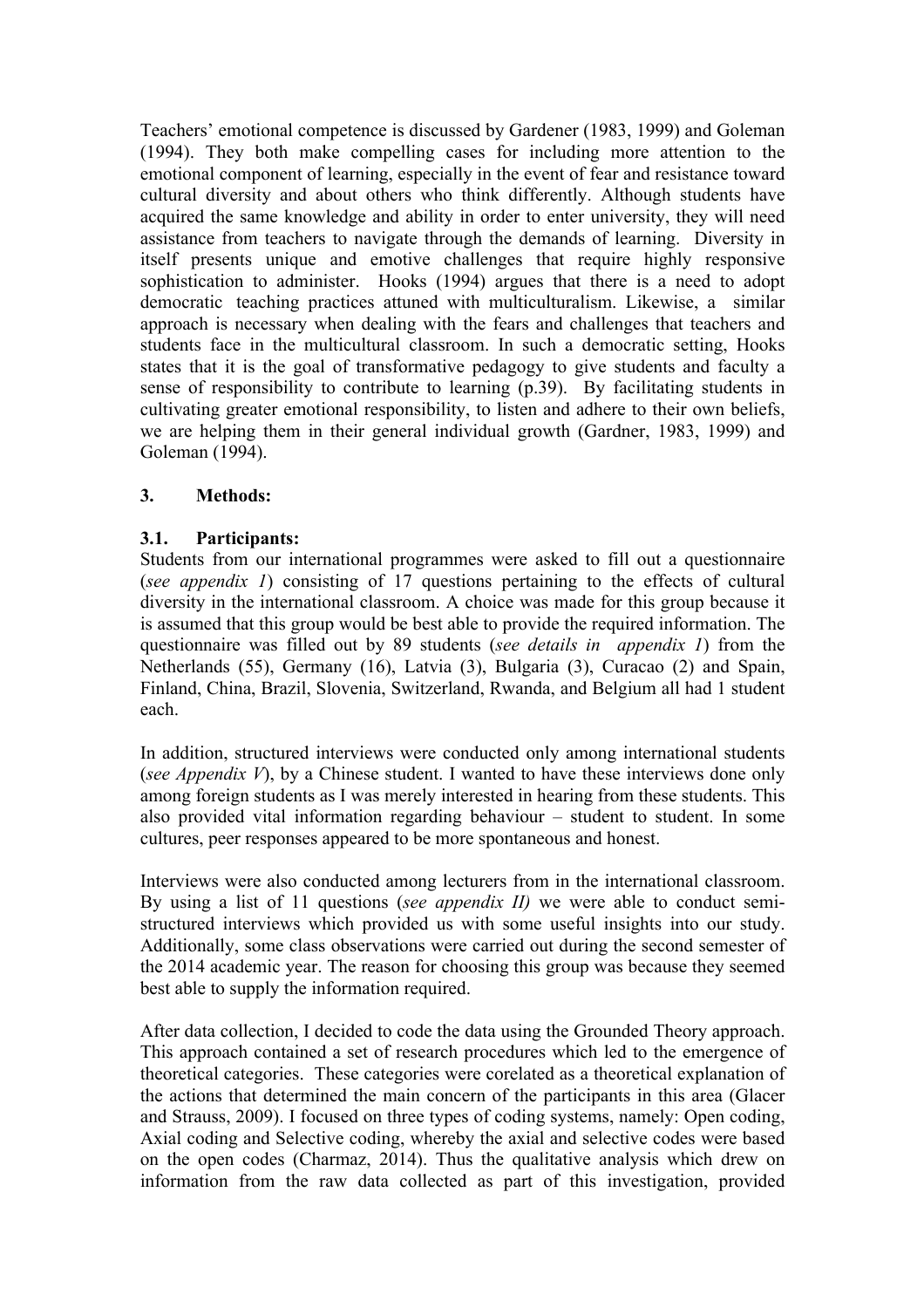explanations, understanding and interpretation of the phenomena, people and situations studied. Ultimately, I aspired to examine the evocative and symbolic content of the information embedded. In other words, what I wanted to do was to identify and comprehend the underlying concepts, situations and beliefs (Bogdan, 2003).

Two sets of research questions were established: one directed to students and one to faculty members.

## **3.2 Research Questions (students):**

- 1. How do students experience cultural diversity in the international classroom?
- 2. What role does cultural diversity play in the international classroom and how does it ultimately influence students' performance?
- 3. How prepared are students for the culturally diverse classroom and what strategies do they apply when addressing cultural diverse issues within the international classroom?
- 4. How could cross-cultural awareness be improved in the international classroom among students and teachers?

## **3.3 Research questions (faculty):**

- 1. What general teaching method is most desirable when addressing students in the international classroom?
- 2. What role does cultural diversity play in the international classroom and how does it ultimately influence students' performance?
- 3. What strategies do educators apply when addressing cultural diversity within the international classroom?

# **4. Results**

Nearly all the respondents felt that the atmosphere in the classroom was positive, relaxed and very conducive to learning. Core reasons given were new insights into new and different cultures, exchange of knowledge of other cultures, learning new perspectives and improvement of English language skills.

"We have to speak English always in class, and so I think my English improves all the time and that is good…." (exchange student from Latvia)

A few students found the international classroom somewhat challenging in that especially when working on projects, there were, at times, challenges with regard to cooperation. Some students were more interested in their work than others:

"When I'm in a project group with other students, especially German students, I find I am forced to work harder than I normally work and that is sometimes annoying. I am satisfied with a 5.5 for a project, as long as I pass it. But not with German students. They force you to work hard because they want to get a 9 or a 10 and they work day and night for this……." (Dutch student)

Cultural diversity plays a significant role in the international classroom and most students consciously elect to venture on an international programme based on the implicit connotation to a diversity in culture. They enjoyed the atmosphere and the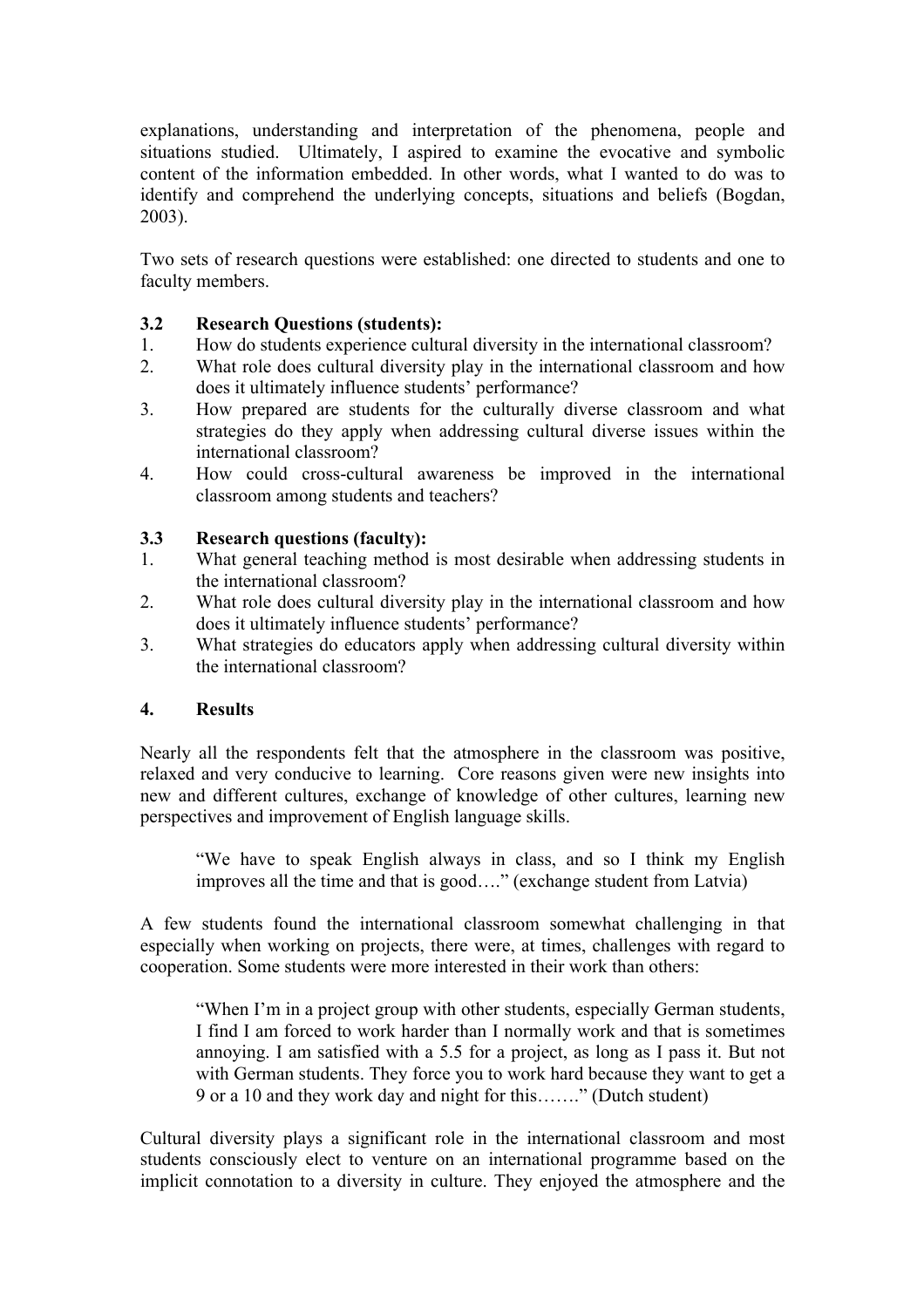mixture of nationalities on campus. Sometimes some students spoke their first language when they were speaking with other students from the same culture. This was sometimes seen as a negative experience. However, generally speaking, most international students are good at speaking English, so the language used in all projects is English. Some students got annoyed when Dutch students – who were sometimes in the majority in certain classes, spoke Dutch all the time:

"I hate it when some Dutch students are always speaking Dutch in class all the time, even in the project group meetings and they know that not everybody in the meeting is Dutch, they will still speak in Dutch." (Bulgarian student)

This was sometimes the case with German students as well. However, this was usually easily corrected if students simply communicate this to the students involved. There were also issues with faculty members: some Dutch faculty faced serious linguistic challenges and students have problems getting the intended message. Some teachers also had a very "Dutch" accent, which also posed the problem of miscommunication.

Students were generally well prepared to study in an international environment due to previous international experience: extensive travelling, lived abroad, have family and friends abroad. Seeing that most of projects were done in culturally diverse groups, students had to make compromises by being tolerant and respective of others' culture(s). Therefore, a constant assessment of strategies applied were taken into consideration. In order to improve the level of cross-cultural diversity in the international classroom, students believed that there should be an increase in the number of international students and the use of the English language should be stimulated among faculty as well as students at all times.

There should be a more open policy towards promoting an international culture on all campusses, according to some respondents. This should be done by placing the national flags of the countries where the students originate. Moreover, annual events promoting cultural diversity should be held several times a year. These events should allow students to show-case their country of origin and draw attention to the importance of mutual respect and recognition to each other's differences. The students themselves were interested in playing an active role in all this. Faculties should also be encouraged to attend and participate in these events. By showing interest and being involved in what students do, faculty members will have a better understanding of the issues among their student body. Students on the other hand could also learn more about the background of faculty members.

Faculty members gave no specific teaching method for use in the international classroom. One stated that in the modular courses that are given, students were obliged to study culturally sensitive texts and travel literature that discussed a wide variety of cross-cultural issues. Students are given three travel stories to study each week and they are asked to provide comments on them. Moreover, they must provide at least three questions from the travel stories. Subsequently these questions are discussed in class. Other students are obliged to react to these questions.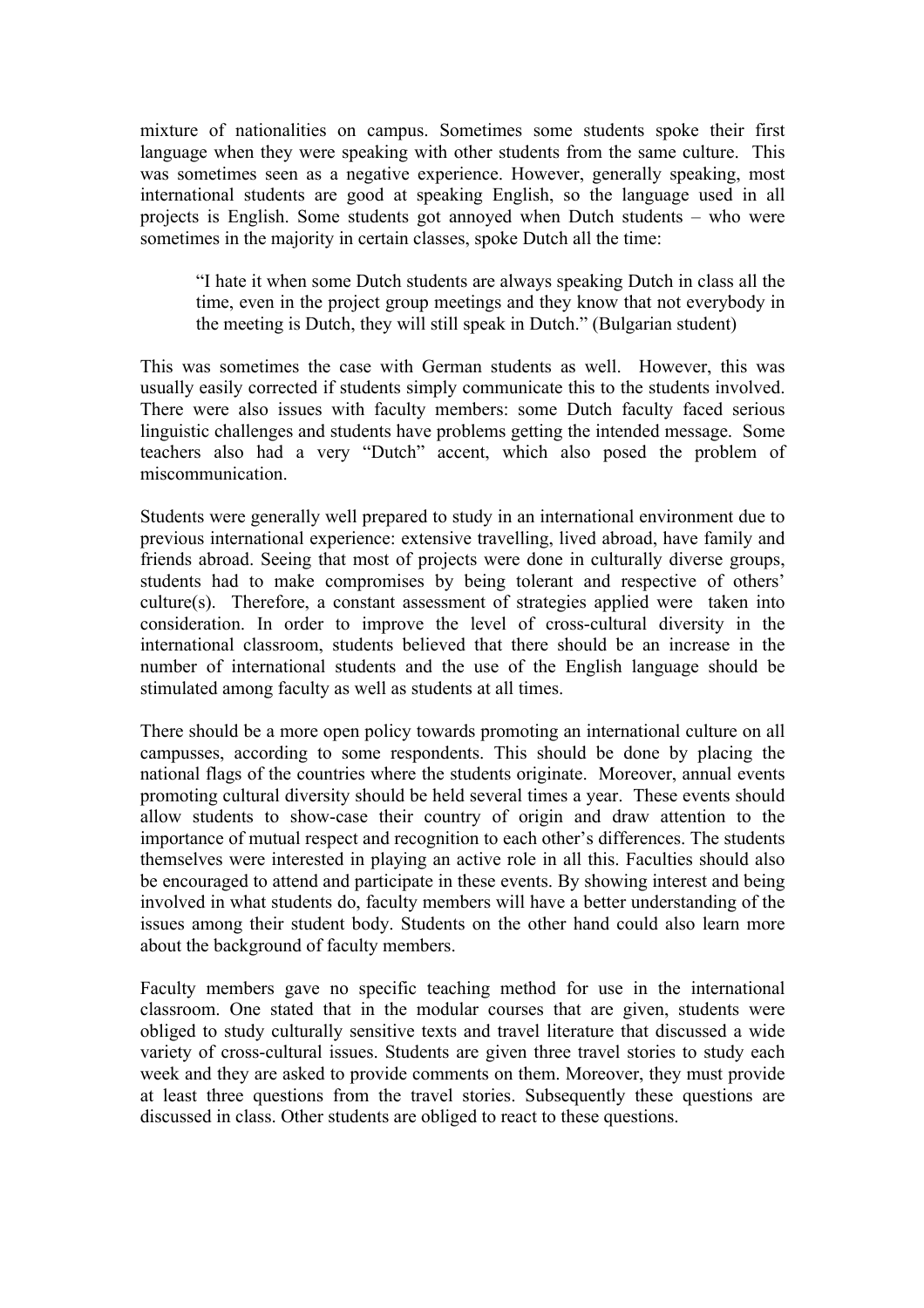Almost all faculty members agreed that there is no such thing as a general teaching method as this is highly dependent on the content of the course and the year in which the course is offered.

"We don't work with a particular method for a number of reasons: the main one being, books are outdated very fast. Moreover, with the advent of the Internet, there is no need to use expensive books as most of the information is available online, or from some other digital platform". (Faculty member)

"We work with readers, which are updated every academic year. In this way, students are provided with recent knowledge and the costs for students are minimized". (Faculty member)

As to what is desirable, the comments varied. Indeed, there is a need to comply to the needs and wishes of the development of the market. More and more students are electing to do an international study and therefore the need for a multicultural methodology is urgent. However, with the advent of MOOCs and other online courses, faculty members are turning to an electronic learning environment (elearning).

Another faculty member stated that the teaching method is generally agreed on by the department and that the issues dealt with are closely related to the projects being worked on by the students. Contents related to the industry are dealt with and there is no specific regard to cultural implications. Therefore, she had no influence on choices with regard to the international classroom.

According to the majority of the interviewees, cultural diversity played a very important role in the international classroom. Although sometimes there are not many students from abroad in some classes, the approach is the same. Everyone is obliged to speak English during class. It is also important to respect each other's culture and an effort is made to treat everyone in the same fashion. The atmosphere is generally good and students on average seem to enjoy being in class. This is reflected in the study results as well: students tend to be friendly and extra helpful to those who meet challenges in their work, especially those who have trouble understanding the assignments. This could be in the form of extra explanation or sometimes even with the English language. There are some students who have difficulties submitting assignments on time. In such a case, there is psychological pressure from the rest of the group to speed up the process or to encourage the student who is lagging behind.

Another matter of concern is regarding oral performances: some students are very nervous to give presentations or hold debates. Although students can take extra classes for this, there are other students who take it on themselves to help others. Here, again, collaboration is of the essence. Students tend to help each other.

Dealing with feedback can have implication for the international classroom in that this could affect a student's generic performance. It is, therefore, very important how this issue is addressed.

The responses provided were varied: one faculty member said that this depended on the nationality of the student(s). There are some students who would not dare asking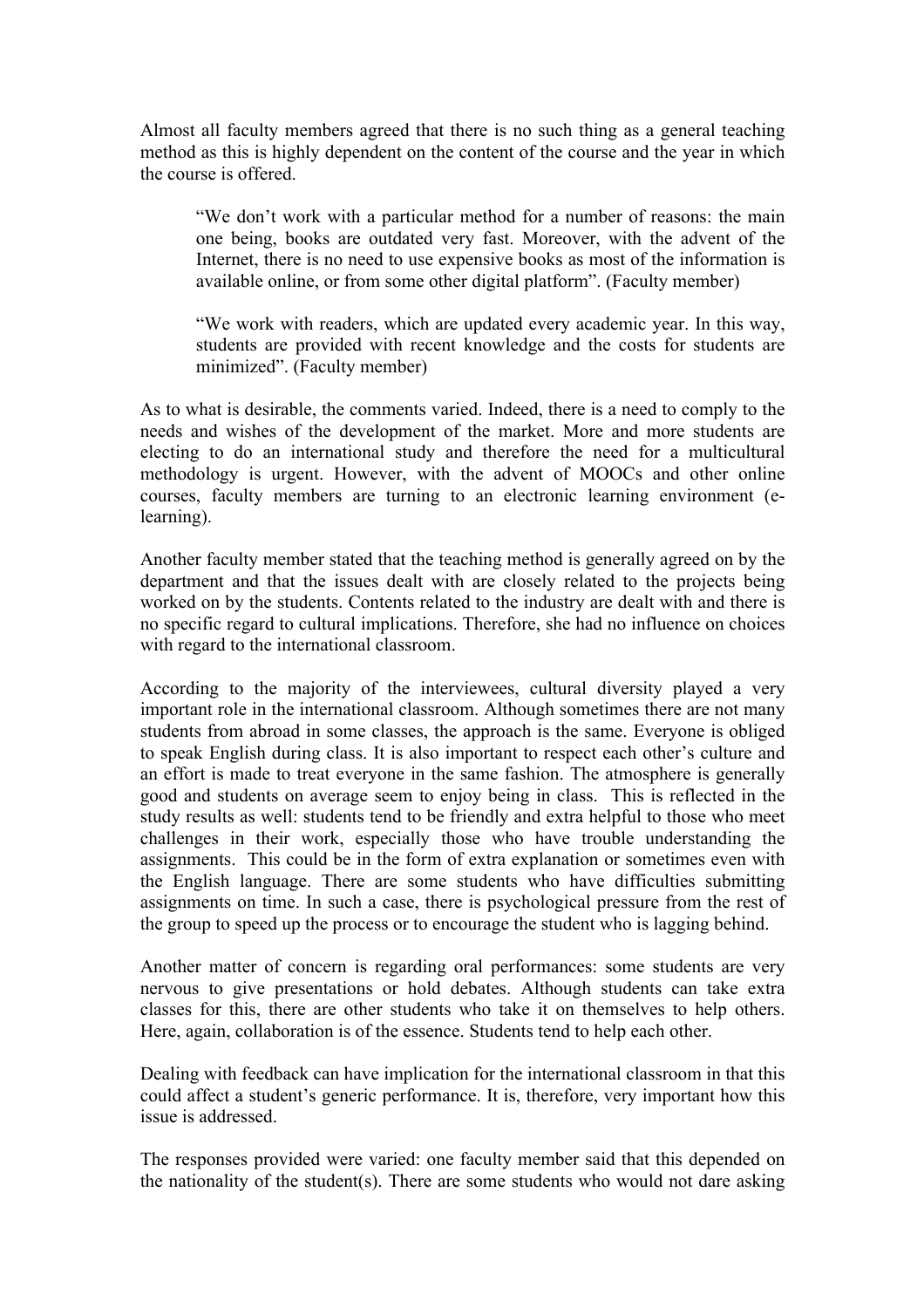questions, for example, Chinese students are very shy and are sometimes afraid to approach the teacher, especially during class. A Chinese student would generally not raise his or her hand and ask a question. He or she would likely to save the question to the end of the class and then when everyone is gone from the room, the student would pose the question. This could be a cultural issue: Chinese generally tend to behave differently toward teachers than, for example, a Dutch or German student.

Another faculty member stated that the level of English varies considerably in some of his classes. In this case, he has a totally different working method. He would sometimes even split the group: the students who are better are given extra work, while the students who need more attention are given this.

Certain students tend to ask more questions than others. Here again, this depended on the cultural background of the student(s).

"We are now working more with video-clips and web-lectures. This is a good way to integrate more culturally diverse learning methods and topics. This also helps us to work at a variety of levels even in one classroom." (Faculty member $)^2$ 

One faculty member often works with case studies which, according to him, simulates a multi-cultural working environment. "Students tend to really appreciate this method of learning as it provides an opportunity to disclose cultural issues." (Faculty member)

Another mentioned that the strategy applied depended largely on the goal of the lesson. When practicing oral skills, such as presentations, debates, interviews, meetings and so on, a different strategy is used than when practising written skills like, reporting, letter-writing, essay writing etcetera.

In general, the strategy applied depends on the skills that students are learning.

# **5. General discussion**

 $\overline{a}$ 

For this research three key principles regarding cultural diversity in the international classroom will be addressed. These principles are mainly based on adult learning strategies (Knowles, 1989) and (Knox, 1986) and principles of reflection in action (Brubacher, Case, and Reagan, 1994).

The first of such principles is: *Getting Students Prepared for and Involved in Their Learning"*. Not only should students be prepared for general issues impacting their respective communities, they should also be aware of the international community to which they will ultimately contribute. That is why, getting students involved in their individual learning is crucial for effective learning experiences (Schatz, 1997; 1987). It is therfore vital that students, irrespective of their backgrounds, collaborate not only inside the classroom, but outside as well. This can be done by accepting that everyone learns differently, by exhibiting mutual understanding and appreciation for each

 $2 \text{ For excerpts of the interviews, please see interviews in appendix IV.}$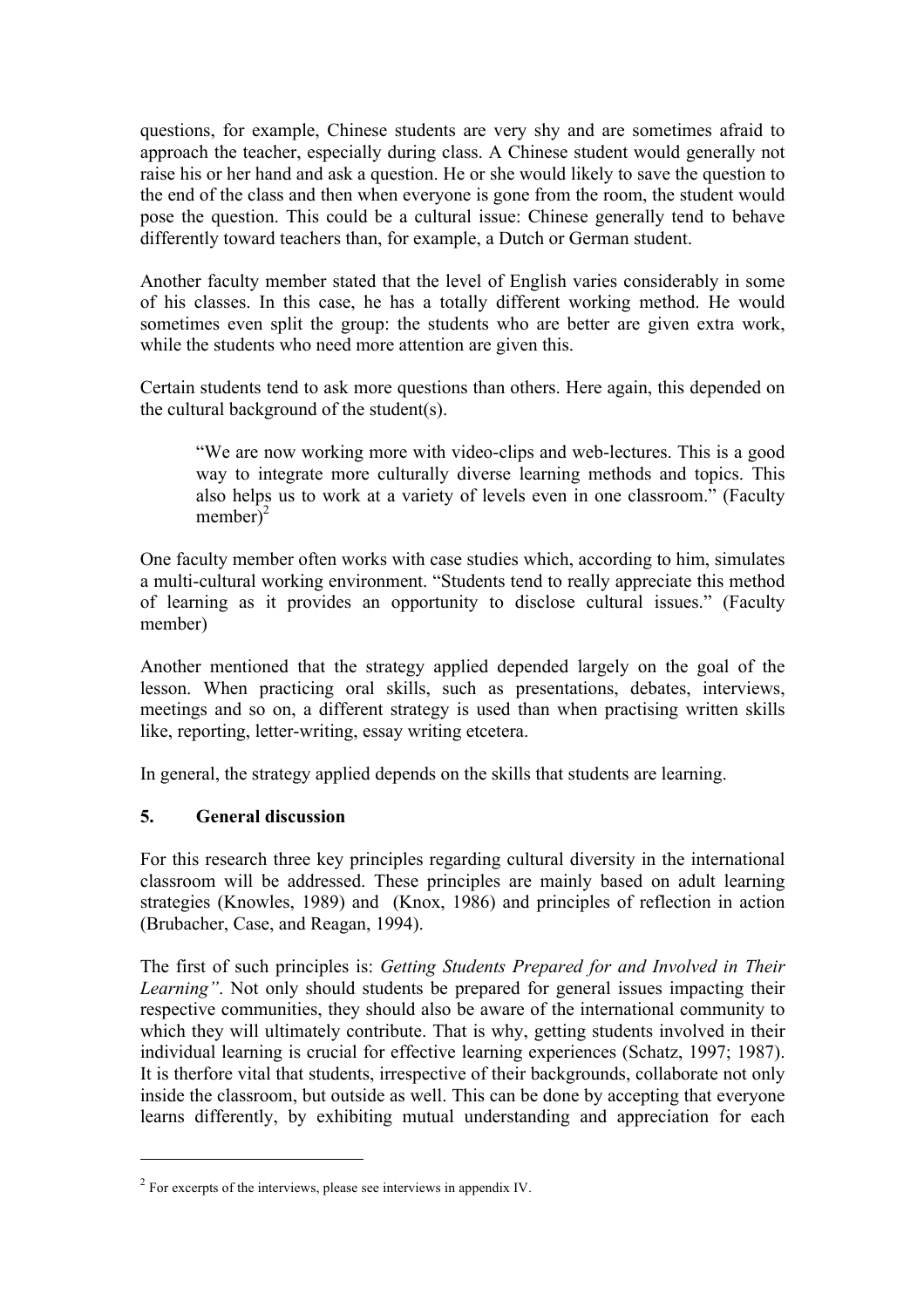other's individual learning processes and expectations, and, as it were, putting on *Cultural lenses* - the windows through which we look. These cultural lenses exist for the learners, the university and the community at large. Additionally, it is important that students are assisted in developing creative yet critical thinking skills by combining research-based practises with fundamental concepts, thus honing the experience for themselves. Furthermore, utilizing innovative tools that help students demonstrate their skills: tools that go beyond the traditional methods, enables them to stay abreast with the latest technological innovations in the current learning environment. Blended learning - MOOCs, video-clips, weblectures and other elearning media - enriches students' experience and communication skills by exposing them to a vast array of teaching methodologies, didactical approaches and crosscultural issues.

Another technique that is applied is story-telling. Teaching should also be a process of sharing knowledge and experiences. Connecting life experiences to the content of the course is another way of providing students with the practicality of the theories of the course being taught. Most students value the stories shared by teachers. This sharing of knowledge could serve as an inspiration for students to share their own individual stories with the group. This knowledge sharing process stimulates students to provide information about their individual culture. Students tend to enjoy this aspect of teaching and learning, as it not only helps them to remember the issue at hand, but also provides them with a more vibrant representation of the subject matter.

Finally, a teacher's ability to apply openness and empathy within the classroom can be an effective tool when addressing cultural diversity. From a teacher's perspective, a culturally diverse classroom provides the unique opportunity to learn about other cultures and at the same time share one's own culture with others. Students should be encouraged to share their ideas and backgrounds by discussing interrelated issues. Before embarking on this exercise, it is important that the teacher prepares the class for this discussion by first divulging information about his or her own cultural background.

The second principle is regarding *Culture and Learning*: The way a student learns is highly dependent on the student's cultural background. Learning generally reinforces cultural identity and cultural development. That is why when teaching in the international classroom, it is essential to first be aware of how students were taught in their former place of education. Besides a dominant model that exists, every university has its own cultural environment for learning: a cultural map, so to speak. It is therefore of utmost importance that faculty members, despite their subject area, gain experience in multicultural environments in order to bring effective diversity discussions into the classroom. There are some faculties who claim that their subject area does not allow for matters relating to cultural diversity. Conversely, faculty and researchers in every discipline must be willing to further examine their specific subject areas in search of cultural diversity issues (Schatz, 1997; 1987).

The third principle: *Dialogue,* should be practiced on a regular basis when in the international classroom. Dialogue, in this context, is referred to as an experience of shared exploration toward greater understanding, connection, or possibility (Co-Intelligence Institute, 2001). Dialogue by means of group discussion offers ample opportunities for transformative experiences and valuable networking, both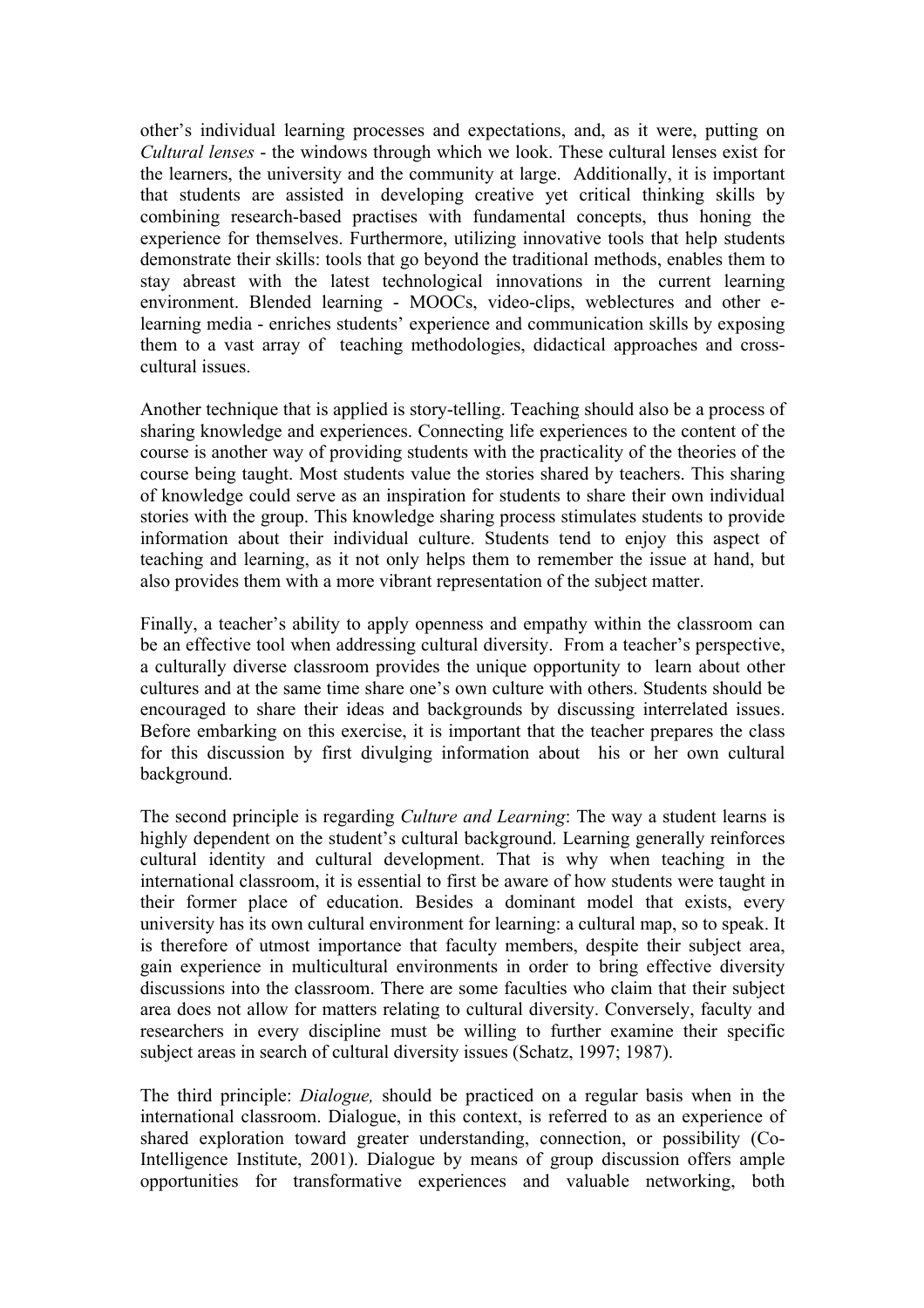professionally and personally, especially when applied in the international classroom. In fact, in a true dialogue, the aim is to move toward a greater understanding and a sharing of meaning. According to Bohm and Nichol (1996) and Krishnamurti and Bohm (1986), a process that leads to development of true understanding of meaning leads to transformation. When examining cross-cultural issues within the international classroom, it is advised to select issues that are relevant and conducive of lively classroom discussions, issues that are inviting and comprehensive, thus stimulating students' full participation. These issues might be sensitive and/or polemic as these allow for students to provide and examine their individual perspectives. Additionally, students should be encouraged to bring similar texts and articles by authors from diverse cultural backgrounds. In so doing, students are stimulated to play an active role in their own learning process, learning from each other in the meantime.

The introduction of topical, cultural issues from news stories is also a method which could be applied to stimulate cultural diversity in the international classroom. This could be an excellent opportunity for engaging students in a topic that might otherwise be considered too delicate to introduce. For example, by introducing a case study, a delineation of someone who is pressured in the office, due to socio-cultural motivations – one could communicate a subtle topic and postulate a valuable, tangible viewpoint.

The aim of this study was to gain insight into the effects of cultural diversity in the international classroom. Due to the fact that this investigation was carried out in the English language, there might be inconsistencies with regard to the responses from students whose command of the English language is limited. A similar study could be conducted using respondents' first language. Additionally, a majority of the teachers interviewed were English teachers. By interviewing teachers of other subjects, a broader perspective could be gained. Finally, although this research has managed to provide an insight into how cultural diversity is dealt with in higher educational institutes in the Netherlands, further studies need to be conducted into its effects in other European countries. This is why, it would be interesting to do further research into cultural diversity in higher education in other European countries.

## **6. Conclusion**

According to most of the respondents, the atmosphere in the classroom was positive, relaxing and very beneficial to learning. Primary reasons given were fresh understandings of novel cultures, an interchange of awareness of other cultures, knowledge of new perceptions and an improvement in English language skills. A few students find the international classroom rather challenging in that, when working on projects, there are various issues relating to collaboration. Some students show more interest in their work than others. Other have difficulties with the (high) level of the English language.

Cultural diversity has a vital function in the international classroom and most students intentionally elect to undertake an international programme based on the integral association with cultural diversity. They enjoy the vibrant dimension and the mixture of cultures on campus. Students are generally well prepared to study in an international environment due to previous international experience: extensive travelling, and having friends and family overseas. Seeing that most of their projects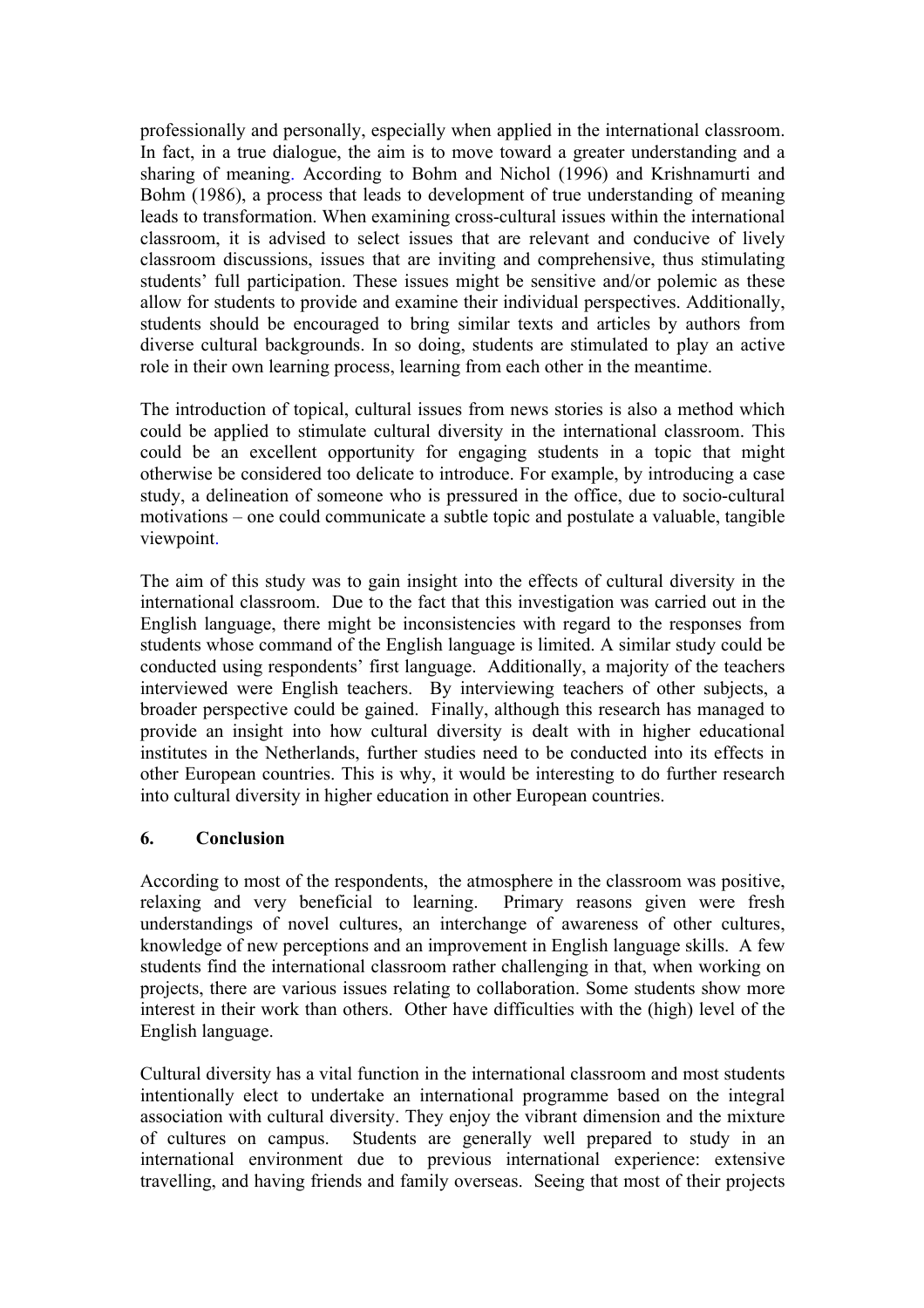are done in culturally diverse groups, students have to make compromises by being tolerant and respective of each others' culture(s). There should be a more open policy towards promoting an international culture on all campusses, according to some respondents. One way of implementing this is by placing the national flags of the countries where the students originate, in the main auditorium of each campus. Providing a platform where students can show-case their country of origin – organising intercultural events, for example, would be a way of demonstrating this.

With regard to faculty members, there are no specific teaching methods used to address students in the international classroom. One faculty member stated that in the modular courses that are given, students are obliged to study culturally sensitive texts and travel literature that discuss a wide variety of cross-cultural issues. Another faculty member stated that the department decides upon the teaching method and that the issues dealt with are closely related to the projects being worked on. Almost all faculty members agreed that there is no such thing as a generic teaching method as this is largely dependent on the content of the course and the year in which the course is offered. As to what strategies educators apply when addressing cultural diversity within the international classroom there was a variety in the responses. This depended largely on the nationality of the students and the configuration of the class. This also affects the broad level of communication. One faculty member often works with case studies which imitates a multi-cultural workplace. Students seem to really appreciate this learning approach.

# **7. Recommendations:**

There are some general recommendations that could serve to increase the efficiency and satisfaction with regard to cultural diversity in the international classroom. First of all, it is not necessary to spend time on improving the atmosphere in the class; seeing that most students who participated in the questionnaire thought that the atmosphere was very positive and conducive of learning. Instead, focus should be placed on the formation of culturally diverse project groups. Many students argued that it was difficult to reach consensus on deadlines, working attitudes and learning approaches applied by students from certain cultural backgrounds. That is why attention should be paid to group formation. Secondly, due to the fact that most projects are done in culturally diverse groups, students need to make compromises concerning tolerance and respect for each other's culture. There should be a more open policy towards promoting an international atmosphere on campus. One way of implementing this is by placing the national flags of the countries where the students originate, in the main auditorium of each campus. Additionally, by organising more cultural events in which international students can show-case their cultures in their own unique fashion, more cultural awareness is epitomized. Finally, faculty should ensure that the classroom remain lively and inclusive for all cultures, by way of video-clips, web-lectures, story-telling, case studies and the use of interactive materials. They should also make themselves available for students not just inside the classroom, but outside as well. Students need to feel that they are welcomed and appreciated. By making themselves available for students outside the classroom, faculty members could help to create a better learning environment, one that is conducive of learning not only from an academic perspective but also from a crosscultural one. Therefore, addressing cultural diversity in the international classroom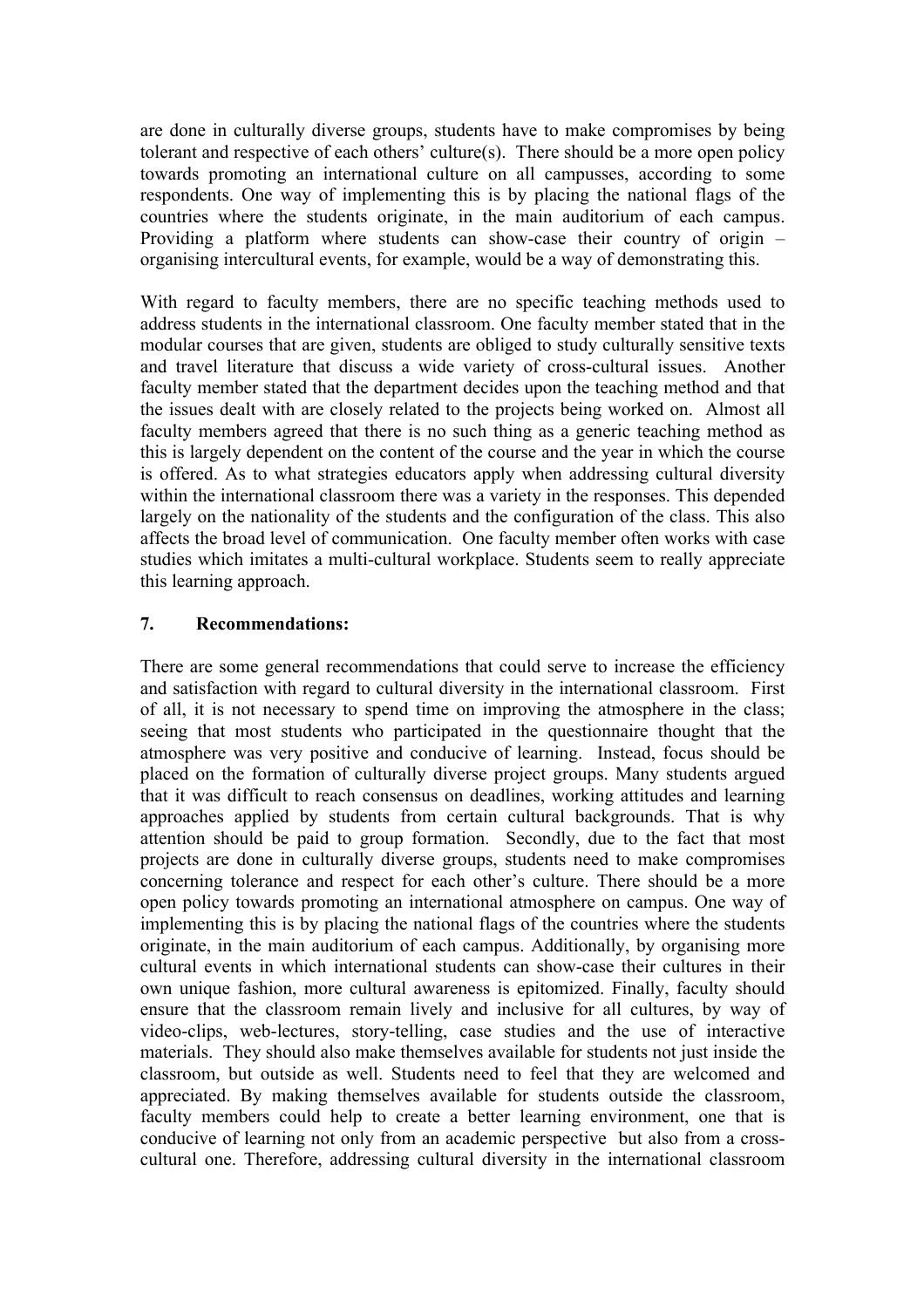serves as an excellent opportunity by establishing a rich laboratory in which students are primed for the multicultural arena in which they will play an active role.